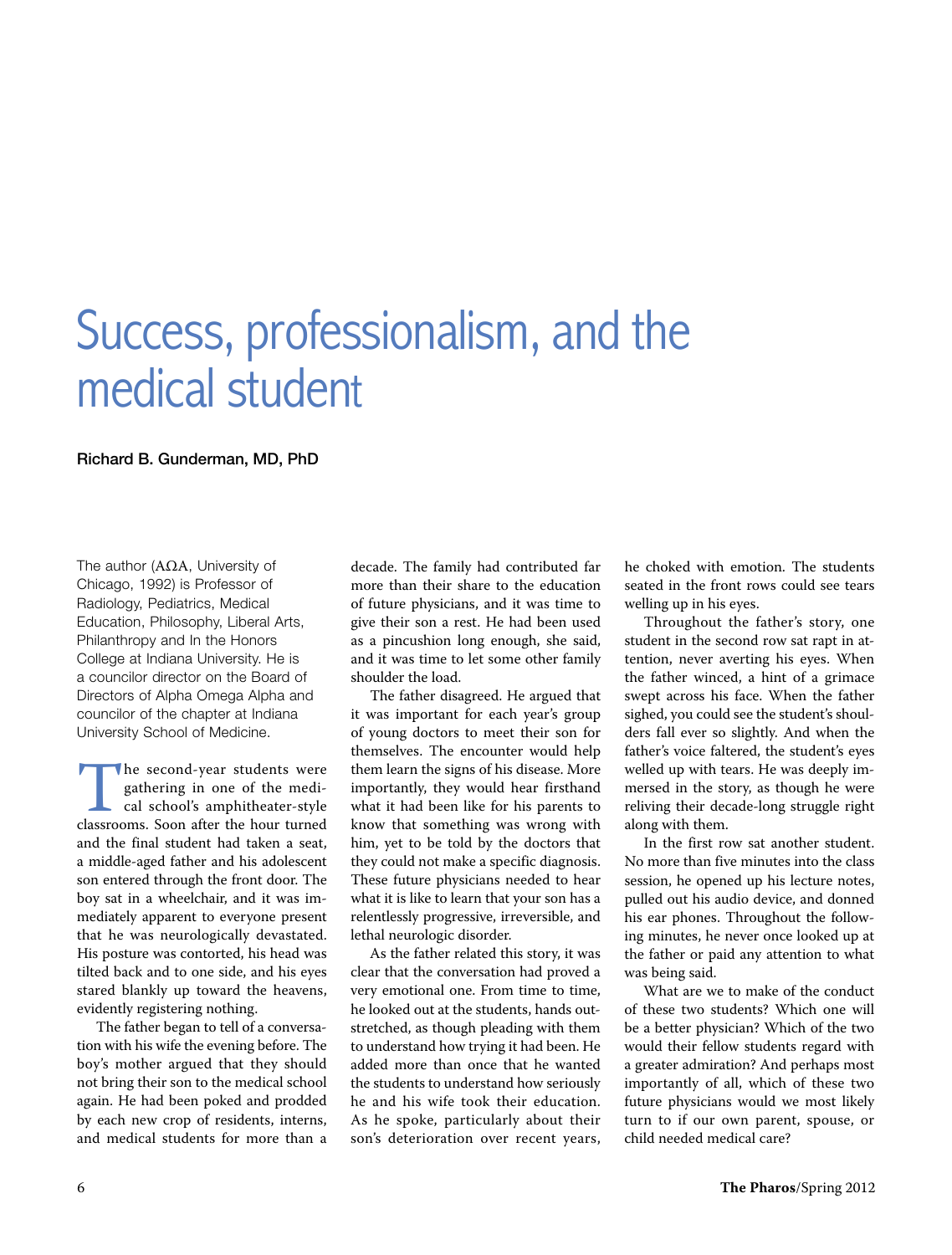

Excellence in medicine is not strictly a matter of what we know. You can be the most knowledgeable, technically skilled, widely published, extensively funded, and most successful physician in the room, but still leave a great deal to be desired as a doctor. Medicine is not simply a matter of what we know and what we can do. Medicine is also a matter of who we are. And who we are shines forth through every interaction with a patient. Patients need more from us than mere expertise.

What else do patients need? They need us to be genuinely curious about them and to take a sincere interest in their lives, not just with a view to arriving at a diagnosis or prescribing a therapy, but simply to share their experience. Everyone will get sick. Everyone will die, even the doctor. Medicine may turn the tide for a time, offering a reprieve of months, years, or even decades

of life. But the end is always the same, and every human being, even a doctor, needs someone with whom to share it. There are times when our patients need us to be human beings first and experts second.

They need someone who sees them as more than a malfunctioning machine that needs repair. Sickness manifests itself in many ways, from pain to nausea to vertigo to loss of function. But this is no less true of our household pets than of human beings. What distinguishes human beings is the fact that suffering is a problem for us. We not only feel it, we also try to make sense of it, to understand it in the larger context of our lives, to find in it some meaning and purpose, insights into where we have been, where we are, and where we have yet to go.

To excel as physicians, we must do

more than diagnose and treat our patients. We must also care about our patients. They need us to bring the best of our compassion, courage, and hope. Above all, they need us to be worthy of their trust. Trust is about more than avoiding breaches in confidentiality. It means carrying gently, like a newborn baby, the lives and the life stories entrusted to us. Patients and families share with us something fragile and deeply precious. Are we fit to receive it? Are we faithful stewards?

Of equal importance is how effectively we cultivate this sense of mission in the minds and hearts of our successors. Will future physicians set their hearts on conventional signs of success, such as prestige, authority, and income? Or will they think first of their patients, the human beings they have cared for, and the lives they have been privileged to